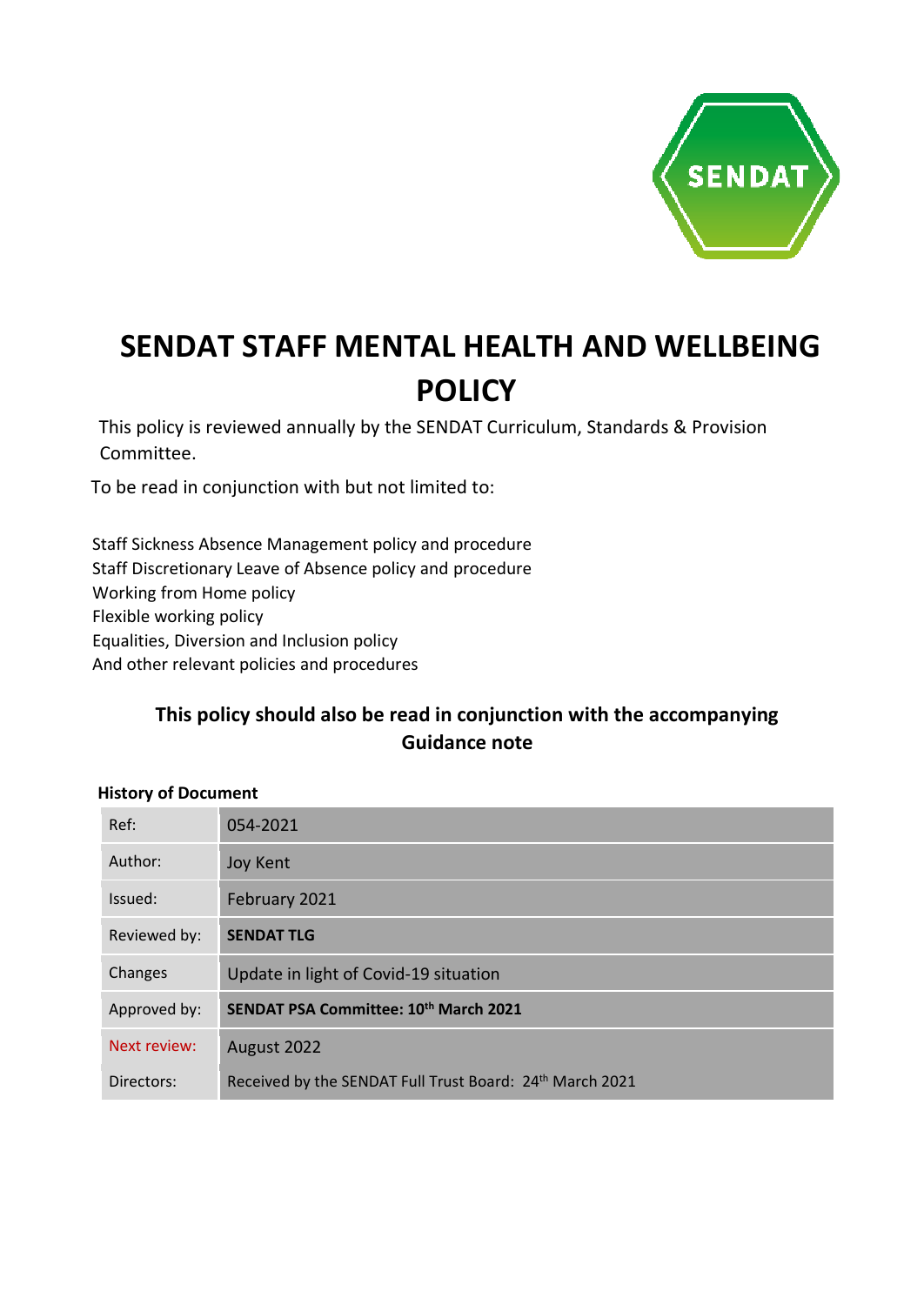

## **CONTENTS**

- Statement of Intent
- Purpose and principles
- Key aims
- Responsibilities
- Mental health
- Commitment
- Individual support and training
- Additional support and services for staff
- APPENDIX 1: Useful websites

APPENDIX 2: Workoad impact assessment checklist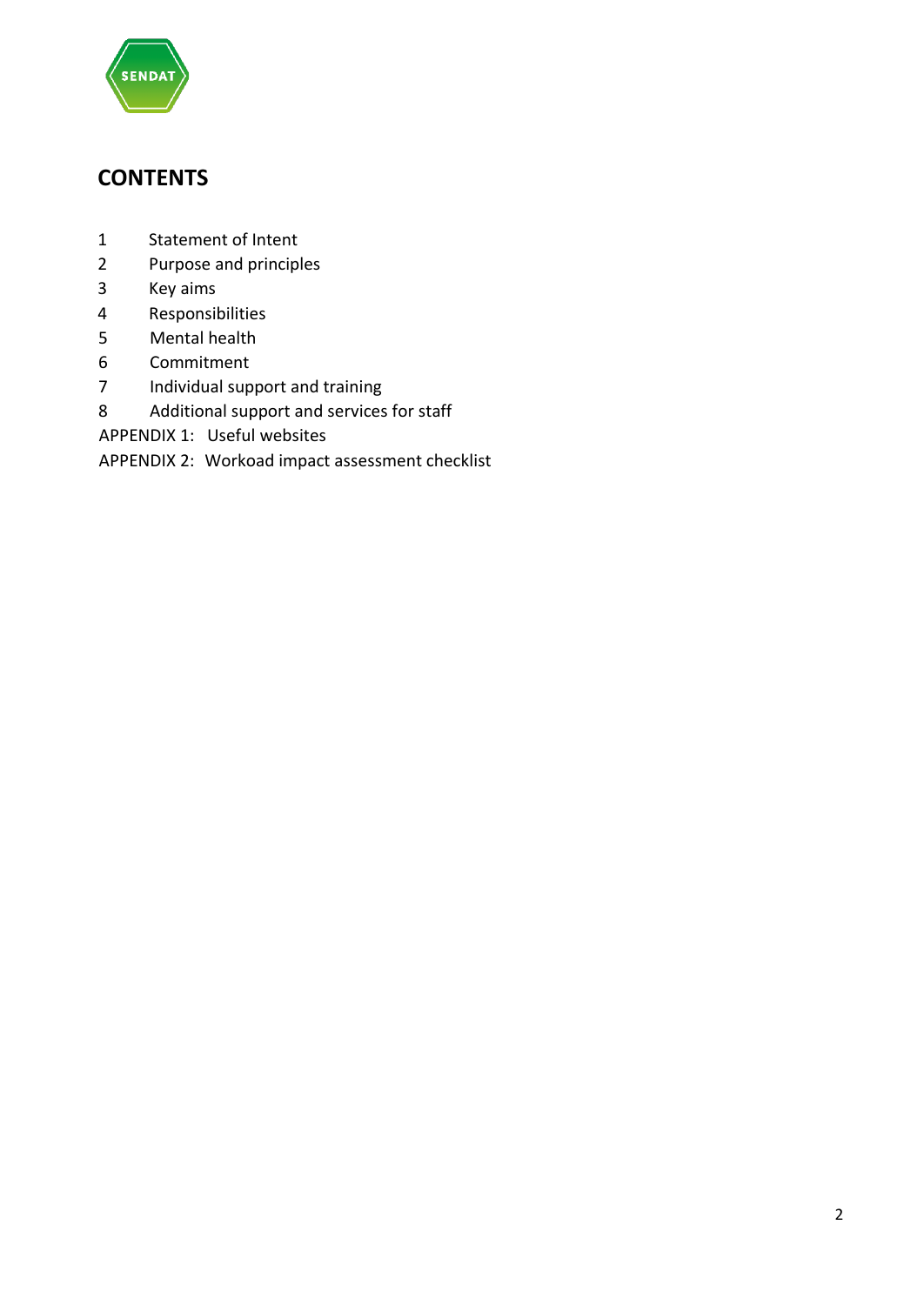# **SENDAT Staff Mental Health and Wellbeing Policy**

## **1. STATEMENT OF INTENT**

- 1.1 SENDAT is a Multi Academy Trust specialising in the care and education of young people with Special Educational Needs and Disabilities. This policy should be considered in the light of this context and the complexity of need that is accommodated within the Trust and its constituent Schools / Alternative Provisions (APs).
- 1.2 Our vision is to develop well-rounded individuals who can go forward into their adult lives prepared for the work environment and capable of being independent and productive citizens.
- 1.3 The SENDAT Board of Directors recognises the entitlement of a work/life balance for all staff colleagues as established in their terms and conditions of working. Consequently, this policy has been workload impact assessed (see Appendix 2) and SENDAT Schools/APs will organise all activities relating to this policy within normal working hours.
- 1.4 The SENDAT Board of Directors is committed to ensuring that this policy is applied in a way that is fair and non-discriminatory.

## **2. Purpose and Principles**

- 2.1 The Trust's Board of Directors is committed to promoting positive mental, physical and emotional wellbeing and will provide suitable support for all staff colleagues. It is recognised that taking action to prevent ill health and promote good health is part of the employer's duty of care. It also makes good educational and business sense, as sickness absence carries high costs both in monetary terms and in terms of the impact upon performance, teaching and learning, morale and productivity, which may disrupt or compromise student progress.
- 2.2 All staff colleagues are entitled to be treated fairly and professionally at all times. The SENDAT Board of Directors takes very seriously its duty of care as an employer and a number of policies and procedures are in place in relation to this duty. These include:
	- Staff Sickness Absence Management policy and procedure
	- Staff Discretionary Leave of Absence policy and procedure
	- Flexible working policy
	- Working from home policy
	- Equalities policy
	- Health and Safety policy
	- Grievance policy and procedure
	- Bullying and Harassment policy and procedure
	- Whistleblowing procedure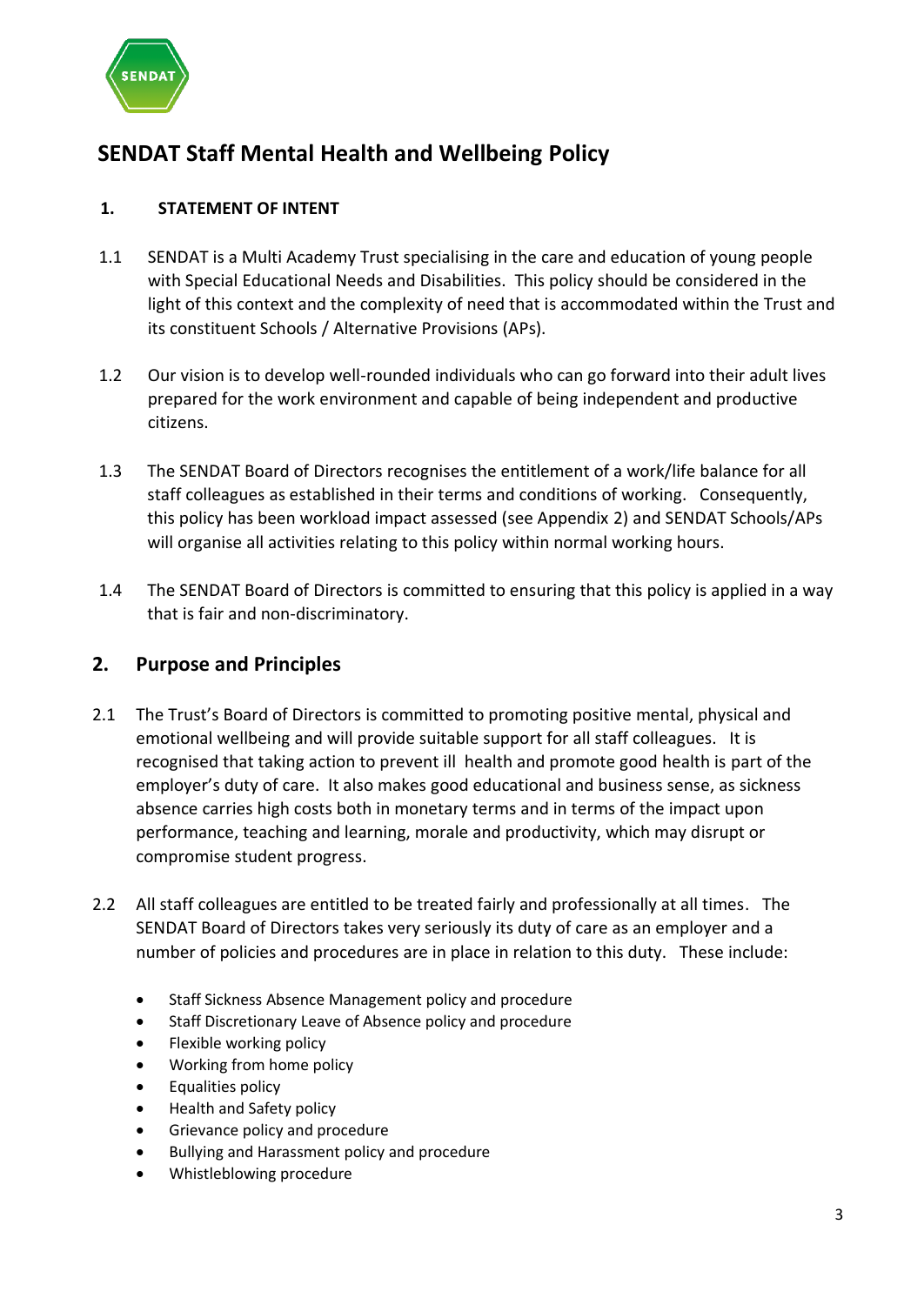

Other policies contribute to staff wellbeing by providing certainty, fairness and consistency in the treatment of staff in different contexts, including:

- Pay policy
- Appraisal policy and procedure
- Induction and Probation policy and procedure
- Code of Conduct for Employees and Volunteers
- Family related policies Maternity / Paternity / Adoption / Shared Parental Leave
- Disciplinary policy and procedure

#### **Quick link to SENDAT policies:**

[https://priorysuffolksch.sharepoint.com/sites/SENDATEMPLOYEEINFORMATIONHUB/](https://priorysuffolksch.sharepoint.com/sites/SENDATEMPLOYEEINFORMATIONHUB/Shared%20Documents/Forms/AllItems.aspx?viewid=af03f71c%2D986a%2D42dd%2D86fe%2Dc63e92929d9b&id=%2Fsites%2FSENDATEMPLOYEEINFORMATIONHUB%2FShared%20Documents%2F01%20HR%20Finance%20S%26P%20H%26S%20policies%20%2D%20staff%20shared) [Shared%20Documents/Forms/AllItems.aspx?viewid=af03f71c%2D986a%2D42dd%2D8](https://priorysuffolksch.sharepoint.com/sites/SENDATEMPLOYEEINFORMATIONHUB/Shared%20Documents/Forms/AllItems.aspx?viewid=af03f71c%2D986a%2D42dd%2D86fe%2Dc63e92929d9b&id=%2Fsites%2FSENDATEMPLOYEEINFORMATIONHUB%2FShared%20Documents%2F01%20HR%20Finance%20S%26P%20H%26S%20policies%20%2D%20staff%20shared) [6fe%2Dc63e92929d9b&id=%2Fsites%2FSENDATEMPLOYEEINFORMATIONHUB%2FSha](https://priorysuffolksch.sharepoint.com/sites/SENDATEMPLOYEEINFORMATIONHUB/Shared%20Documents/Forms/AllItems.aspx?viewid=af03f71c%2D986a%2D42dd%2D86fe%2Dc63e92929d9b&id=%2Fsites%2FSENDATEMPLOYEEINFORMATIONHUB%2FShared%20Documents%2F01%20HR%20Finance%20S%26P%20H%26S%20policies%20%2D%20staff%20shared) [red%20Documents%2F01%20HR%20Finance%20S%26P%20H%26S%20policies%20%2](https://priorysuffolksch.sharepoint.com/sites/SENDATEMPLOYEEINFORMATIONHUB/Shared%20Documents/Forms/AllItems.aspx?viewid=af03f71c%2D986a%2D42dd%2D86fe%2Dc63e92929d9b&id=%2Fsites%2FSENDATEMPLOYEEINFORMATIONHUB%2FShared%20Documents%2F01%20HR%20Finance%20S%26P%20H%26S%20policies%20%2D%20staff%20shared) [D%20staff%20shared](https://priorysuffolksch.sharepoint.com/sites/SENDATEMPLOYEEINFORMATIONHUB/Shared%20Documents/Forms/AllItems.aspx?viewid=af03f71c%2D986a%2D42dd%2D86fe%2Dc63e92929d9b&id=%2Fsites%2FSENDATEMPLOYEEINFORMATIONHUB%2FShared%20Documents%2F01%20HR%20Finance%20S%26P%20H%26S%20policies%20%2D%20staff%20shared)

2.3 This policy applies to all staff colleagues working in SENDAT schools and/or other provisions.

## **3. Key Aims**

- 3.1 This policy aims to:
	- a. Provide a working environment in which:
		- staff wellbeing is promoted and supported and which enables staff to carry out their duties effectively.
		- Staff feel they can talk openly about mental health conditions and where mental and physical health are treated as equally important.
	- b. Recognise the additional risks to staff health and wellbeing posed by situations such as Covid-19 and to put in place strategies for extra support as required and appropriate.
	- c. Recognise the key roles of the Headteacher / Head of School / Senior and Middle Leaders / Line Managers in promoting staff wellbeing, by providing access to guidance, training and support.
	- d. Encourage staff as individuals to accept responsibility for their own mental, physical and emotional wellbeing.
	- e. Comply with all statutory requirements.
	- f. Develop and maintain a positive health and safety culture through regular communication and consultation with staff on health and safety matters.
	- g. Develop an open culture in which mental, physical and emotional wellbeing is taken seriously and in which staff are supported in order that they may seek any help and support they need.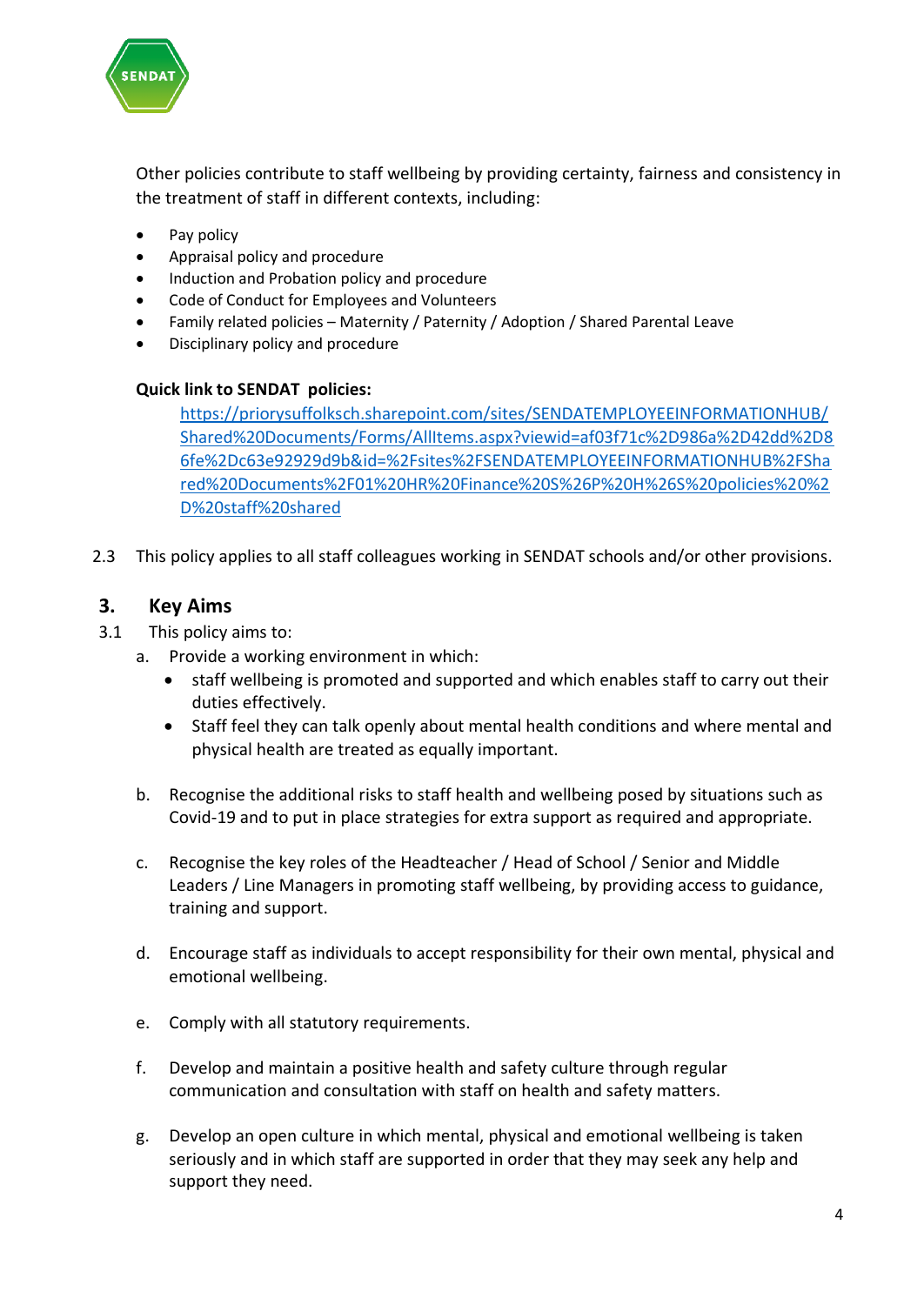

- h. Ensure that all staff are aware of the policy through regular promotion on staff notice boards and electronic systems.
- i. Identify the hazards that could lead to poor staff health and wellbeing and reduce these where possible.
- j. Take account of and ensure compliance with all Employment, Health & Safety and other relevant legislation and DfE guidance.

#### 4. **Responsibilities**

#### **4.1 The SENDAT Board of Directors will:**

- a. Ensure this policy is implemented and monitored and that procedures are in place that recognise and address the issues of common mental and physical health problems in the workplace, in the light of changing needs and legislative frameworks.
- b. Ensure that all SENDAT policies are assessed for workload impact.
- c. Take into account and monitor the equality implications of any policies introduced.

#### **4.2 The CEO / Headteacher / Head of School will:**

- a. Recognise the value of good management practice with systems in place to effectively manage staff and encourage a collaborative approach;
- b. Foster a supportive work environment, operating in a fair and consistent manner, where staff feel able to talk openly about mental health;
- c. Promote a healthy workplace and practices that supports physical and mental wellbeing for staff colleagues;
- d. Be alert to and mindful of changes in performance or behaviour in staff and promote sympathetic management of staff colleagues who show signs of being under stress;
- e. Understand the differing needs of staff, at different points and events during their life cycles, and offer support accordingly, if and when required. This may include support for pregnant women, women during the menopause, and those with caring responsibilities.
- f. Follow agreed procedures when there are concerns or absence due to work related stress and other mental-health problems;
- g. Ensure that the staff sickness absence management policy is fair, consistently applied and supportive of staff both while absent and upon return to work;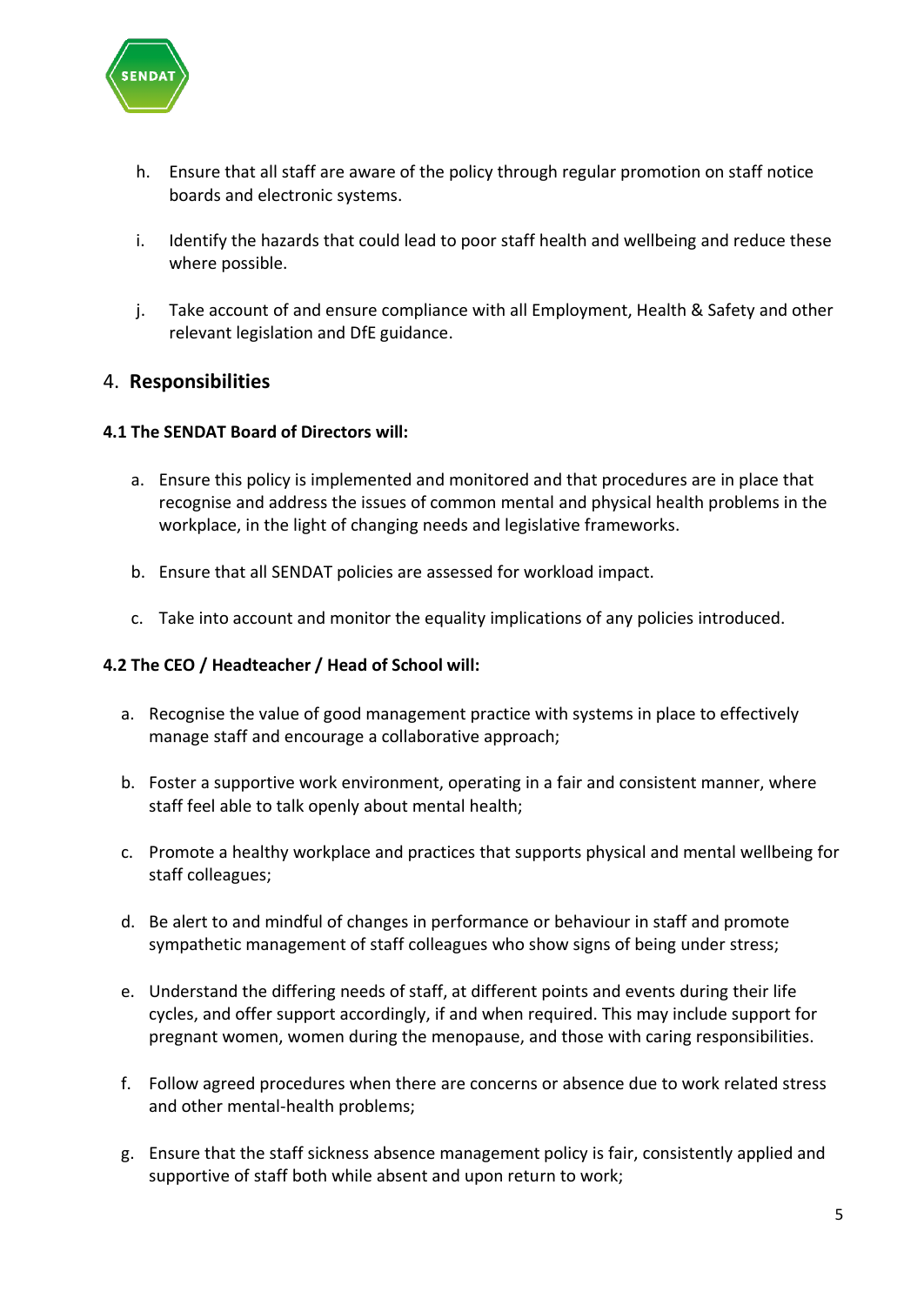

- h. Ensure that all staff have access to regular training sessions on health and wellbeing in schools, including practical sessions to deal with mental, physical and emotional wellbeing issues, and that they are given the appropriate time and resources to undertake this training;
- i. Plan and agree work-life balance solutions including flexible working practices where possible and appropriate;
- j. Demonstrate commitment, via systems and practices in place, to employees maintaining a good work/life balance, and ensure that such practices are communicated to all staff.
- k. Manage pressures that may affect staff, including the impact of workload pressures, and anticipate likely problems, taking action to reduce the effects of these pressures where possible.

#### **4.3 Senior Leaders / Middle Leaders / Line Managers will:**

- a. Ensure that all new staff colleagues are properly inducted into their role through through the SENDAT Induction / Probation arrangements;
- b. Ensure that all staff colleagues are regularly appraised in accordance with the SENDAT Appraisal policy and procedure:
- c. Foster a supportive work environment, operating with sensitivity in a fair and consistent manner;
- d. Pay attention to any indication of changes in performance or behaviour in staff and promote sympathetic alertness to staff who show signs of being under stress;
- e. Follow agreed procedures when there are concerns or absence due to work-related stress and other mental health problems;
- f. Work with the SENDAT HR team to apply the staff sickness absence management policy in way that is fair, consistently and supportive of staff both while absent and upon return to work;
- g. Carry out risk assessments promptly where necessary, and especially when concerns have been raised and keep under review;
- h. Attend regular training on health and wellbeing in schools;
- i. Communicate work-life balance practices to all staff and manage pressures which may affect staff and anticipate likely problems, taking action to reduce the effects of these pressures where possible;
- j. Demonstrate commitment to staff by encouraging a good work/life balance.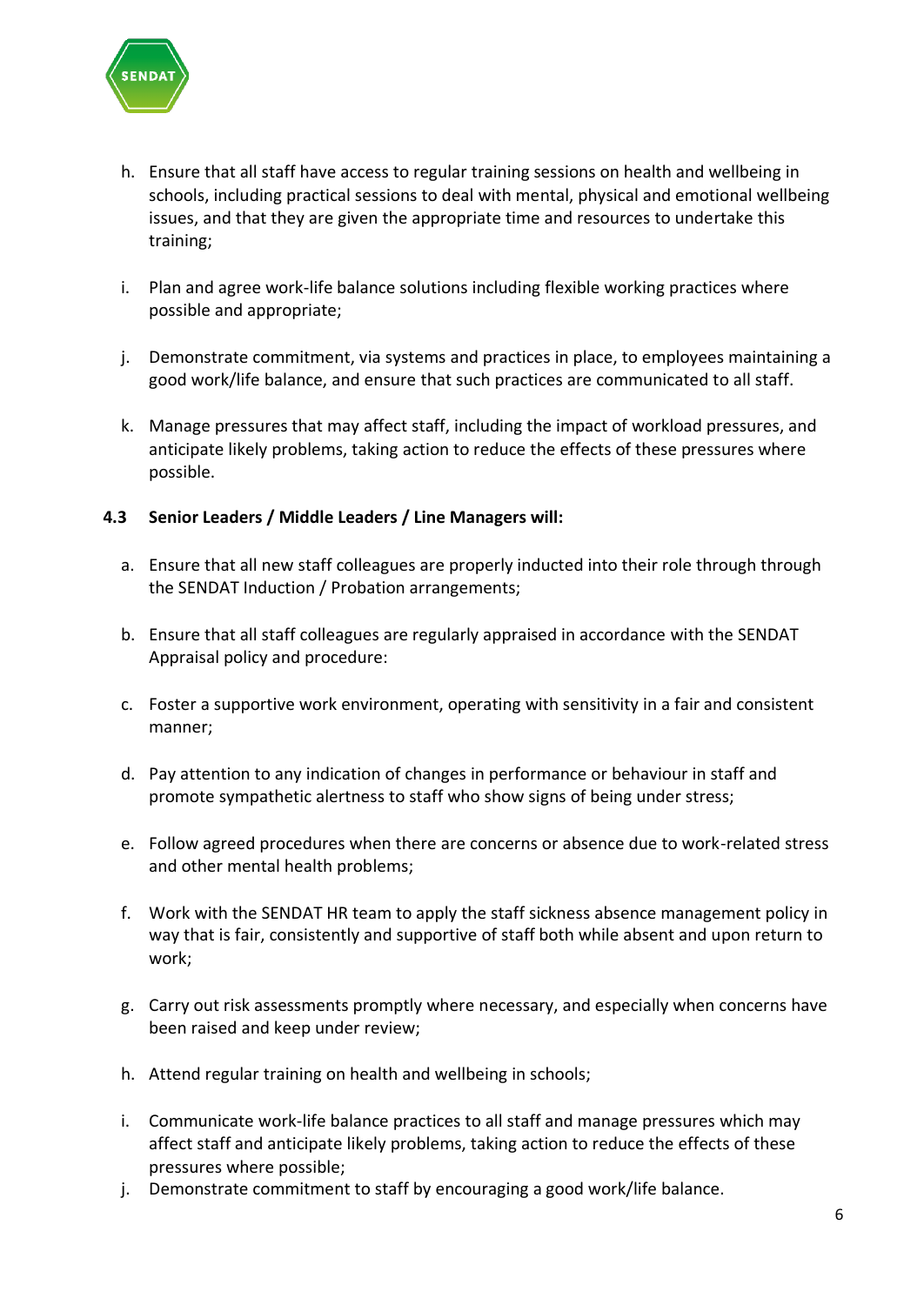

#### **4.4 The SENDAT HR Manager will:**

- a. Work in conjunction with the Trust Leadership Group (TLG) colleagues, external agencies and training providers as appropriate to provide the necessary professional advice, support and training to the SENDAT Directors, LAB members and staff colleagues as and when required;
- b. Provide HR advice, guidance and other assistance as necessary to Directors, SLT and Line managements in the application of SENDAT staff HR policies and related staff management issues;
- c. Refer staff to Occupational Health and signpost to SimplyHealth and other relevant services when appropriate;
- d. Work with the TLG and other staff colleagues to put in place suitable return-to-work programmes and reasonably practicable temporary adjustments after periods of extended absence where appropriate;
- e. Be available where reasonably practicable to all staff colleagues as a confidential listening ear. Provide assistance and advice where possible as requested and agreed, whilst maintaining appropriate professional boundaries and remaining mindful that the safety and wellbeing of the individual, staff colleagues and students may over-ride confidentiality.
- f. Keep up to date and provide general and specialist advice and guidance on management of staff sickness absence and related issues.

#### **4.5 All Staff Colleagues should:**

- a. Seek support or help if they feel they are experiencing a problem, if possible to a clearly identified line manager or named individual;
- b. Act in a manner that respects the health and safety needs of themselves or others whilst n the workplace;
- c. Consider wellbeing support mechanisms offered by the Trust, such as accessing the SimplyHealth confidential help line and Occupational Health;
- d. Attend training on health and wellbeing issues offered by the Trust;
- e. Be mindful of any indications of changes in behaviour of staff colleagues which might be indicative of stress and encourage them to seek help. Alert a member of the SLT if there are serious concerns.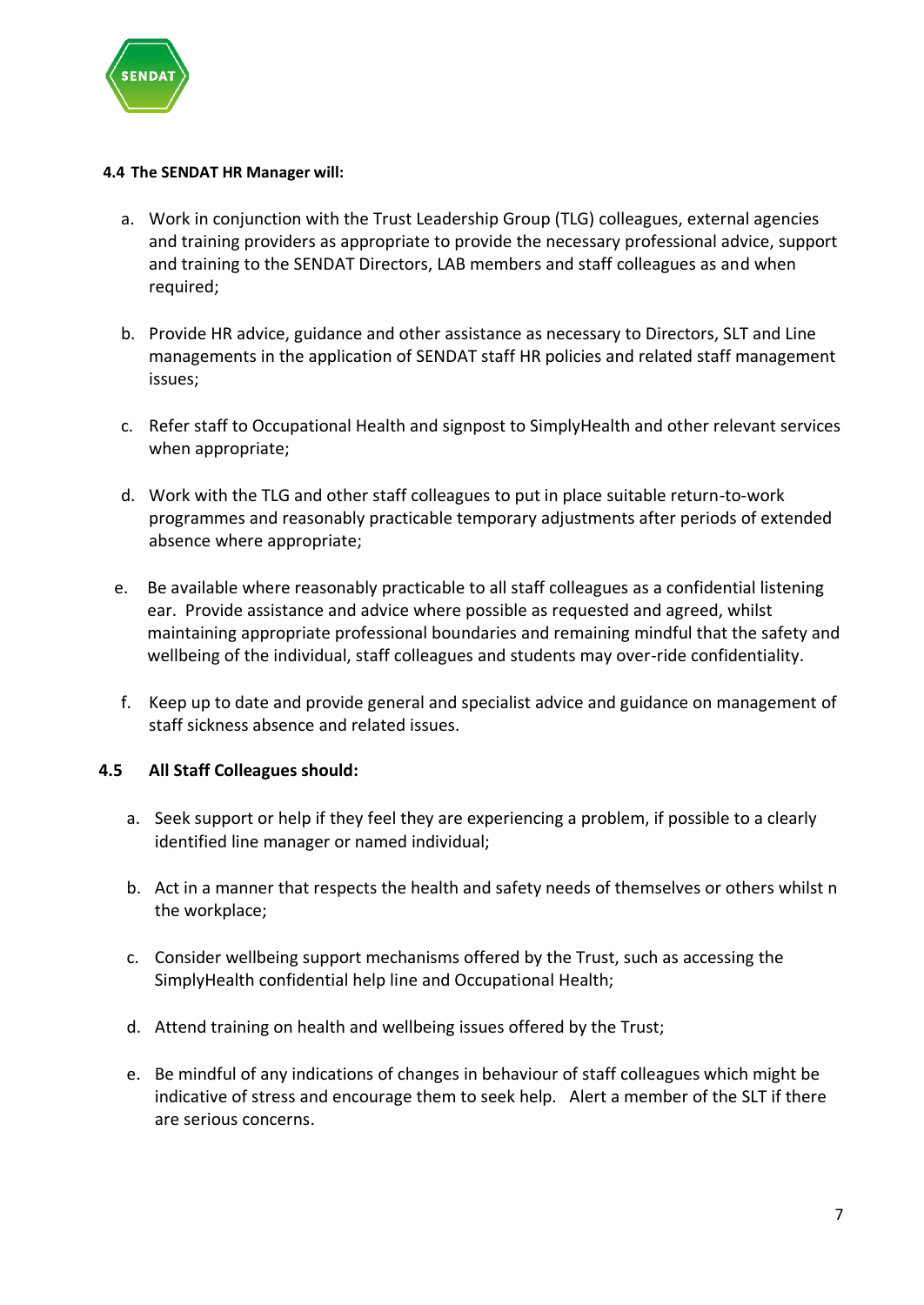

## **5. Mental Health**

## **Types of mental health**

There are many types of mental health condition. A condition can happen suddenly, because of a specific event in someone's life, or it can build up gradually over time.

Common mental health conditions include:

- Stress (this is not classed as a medical condition but it can still have a serious impact on wellbeing;
- Depression;
- Anxiety (this may be related to a specific fear/uncertainty such as Covid-19, or a more general feeling of anxiety);
- Mental health issues relating to serious family illness / bereavement;
- Stress/anxiety or feelings of isolation resulting from long periods of working from home;
- Marital / partnership / other relationship breakdown;
- Post Traumatic Stress Disorder (PTSD);

Less common mental health issues include:

- Bipolar disorder
- Schizophrenia

A mental health issue can be considered a disability under the law if all of the following apply:

- it has a 'substantial adverse effect' on the life of an employee (for example, they regularly cannot focus on a task, or it takes them longer to do)
- it lasts at least 12 months, or is expected to
- it affects their ability to do their normal day-to-day activities (for example, interacting with people, following instructions or keeping to set working times)
- A mental health issue can be considered a disability even if there are not symptoms all the time, or the symptoms are better at some times than at others.

SENDAT leaders will work with employees to make the right adjustments for them, even if the issue is not a disability in the legal sense. Often simple changes to working arrangements or responsibilities could be enough, or working with them each day to help prioritise their workload.

## **6. Commitment**

- a. **Unmeasured Working Time**: Where employees are contracted to work unmeasured time, for example the TLG and other staff in Leadership roles, the SENDAT Board of Directors undertakes to ensure that the schools' requirements and expectations are reasonable.
- b. **Employment Policies and Practice:** The Trust Board of Directors and TLG undertake to adopt and apply the appropriate policies in respect of 'family friendly' employment, including consideration of part time working, flexible working patterns etc where this can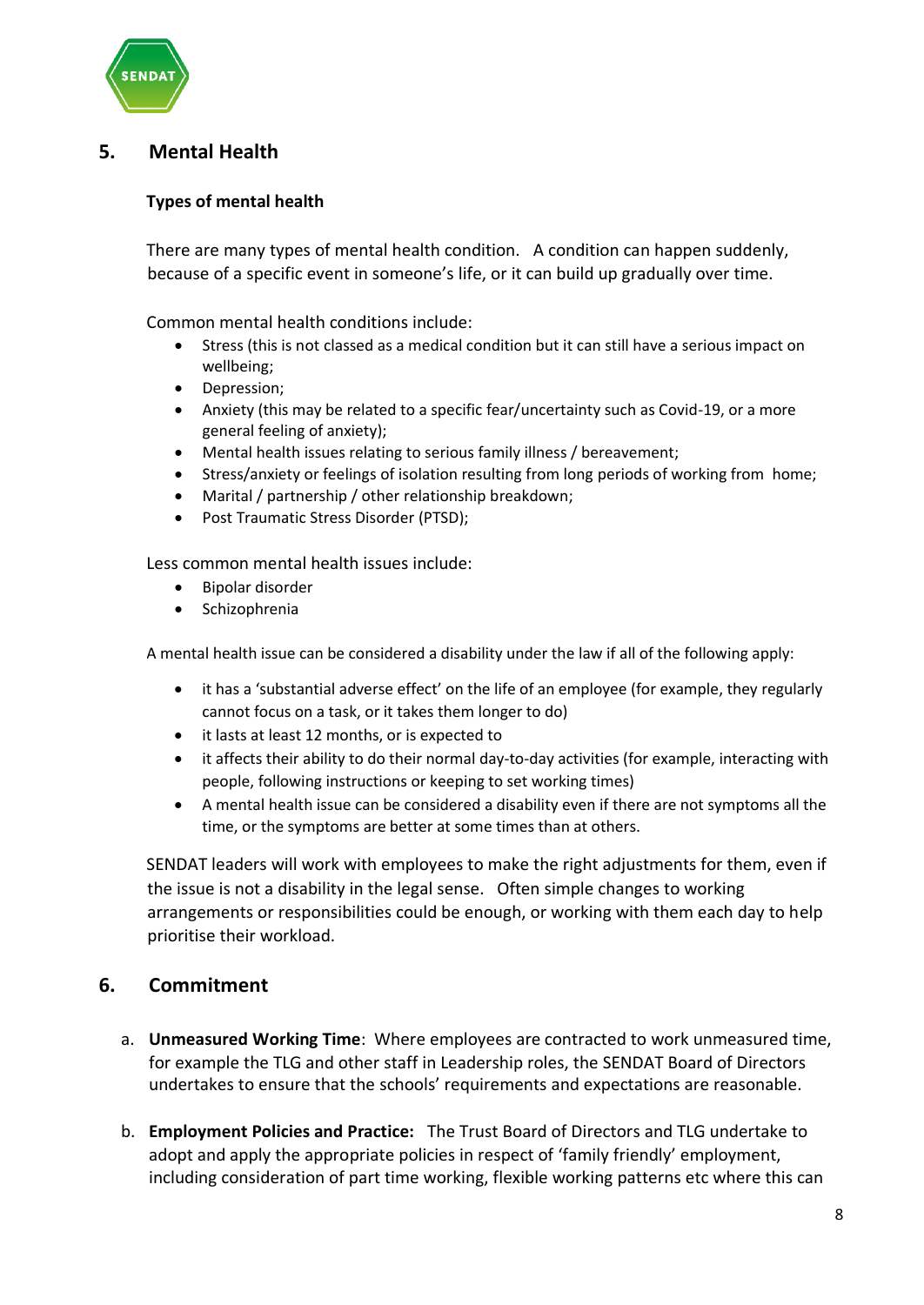

be implemented without detriment to the operational requirements of the school or other provision.

- c. **The TLG will adopt practices and provide clear guidance** on time off for public or trade union duties, or for personal reasons, with reference to the Trust's Sickness Absence Management and Staff Discretionary Leave of Absence policies.
- d. **Individual and Team Workloads:** Leadership teams should aim for the school /other provision timetable to reflect a fair and reasonable balance of work between different members of staff. Leadership teams should ensure that new and emerging priorities are discussed with the employees affected and that ways of managing the implications for individual workloads are addressed.

Leadership teams will apply fairness and consistency in the allocation of non-teaching time for teaching staff. Cover staff and/or supply teachers will be employed wherever possible and appropriate.

- e. **Planning and Preparation:** Leadership teams will aim to ensure that the requirement to prepare documentation should be no more elaborate than is necessary and consistent with its purpose. Planning and preparation time will be allocated in accordance with relevant SENDAT policies and procedures.
- f. **Meetings:** Leadership teams will aim to ensure that patterns of meetings are appropriate to the requirements of the whole school/provision, that they are agreed in advance and that the pattern is adhered to wherever possible i.e.
	- Leaders convening meetings should specify a target finishing time and adhere to it.
	- Meetings held via Teams or other online systems should be conducted in the same way i.e. a target finishing time and reasonable breaks between meetings.
	- Outcomes from meetings should be recorded in agreed minutes, clear and concise and communicated effectively to all staff colleagues as appropriate.
	- Staff meetings should include Staff Wellbeing as a standard agenda item at least once every half term.
- g. **Administration:** Administrative work should be delegated wherever possible to appropriate support staff and systems will be regularly reviewed. Requests for information, statistics, policies and similar will be assessed for their importance and benefit to the school and kept to a minimum.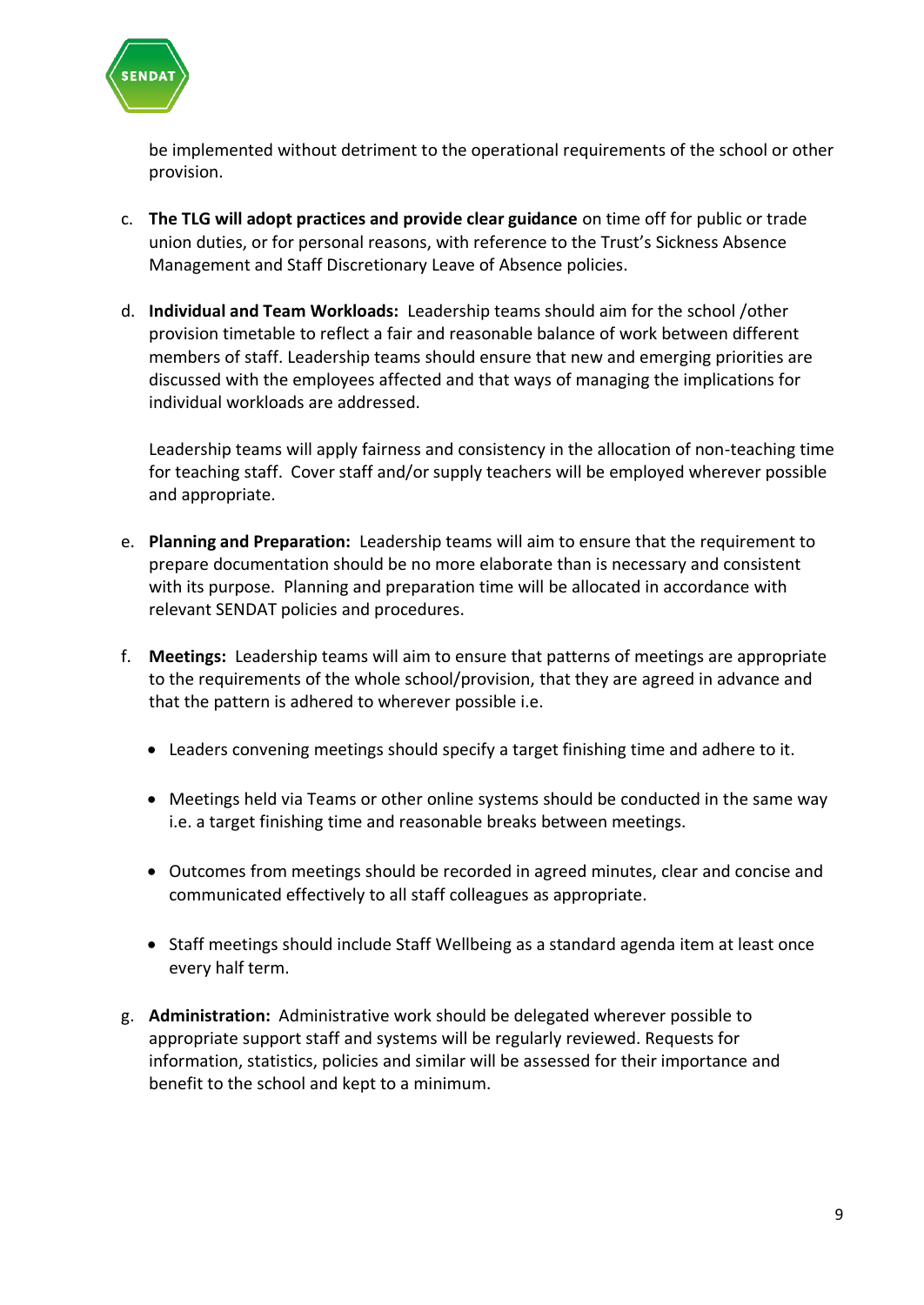

## **7. Individual support and training**

- 7.1 Performance reviews will offer the opportunity for staff colleagues to raise with their reviewer any concerns which they may have about their workload or ability to balance work with other aspects of their life. Staff should not wait for planned meetings to raise mental health matters and should feel able to talk openly and transparently.
- 7.2 Every SENDAT school/provision will put in place a line management system in place for support and in addition, a member of the Schools' Leadership team will have responsibility for oversight of Wellbeing for all staff colleagues.
- 7.3 Individual support, including counselling through the Schools' confidential service is available to staff colleagues so that they may raise concerns about problems and difficulties, which affect them either in their work or their family / personal life. The school's provider is SimplyHealth and details can be found in the staff room.
- 7.4 Individual support, through the Trust's Occupational Health provider will be offered as appropriate and schools will seek guidance from Occupational Health regarding support for staff in the workplace (see Staff Absence and Attendance policy and procedure)
- 7.5 All Trust schools/other provisions will apply consistency and fairness with regard to requests for Leave of Absence and appreciate the support all staff give these arrangements. Leadership teams and all staff colleagues should work together constructively and creatively to alleviate any work-related problems.
- 7.6 Staff colleagues may be required, or otherwise authorised to work from home for reasons which may include:
	- Self-isolating
	- Caring responsibilities
	- Temporary mobility / travel problems

Leadership teams should ensure that contact is maintained with all employees working from home, in accordance with the 'Working from Home' guidance set out in the SENDAT Working from home policy. Leadership teams should regularly assess and monitor staff working from home and ensure that extra support is provided on an individual basis as required, remaining particularly mindful that staff working from home may be vulnerable to the detrimental effects of isolation on mental health and wellbeing.

## **8 Additional Support and Services for staff**

8.1 Representatives of recognised Trade Unions will be given reasonable access to the Headteacher / Head of School.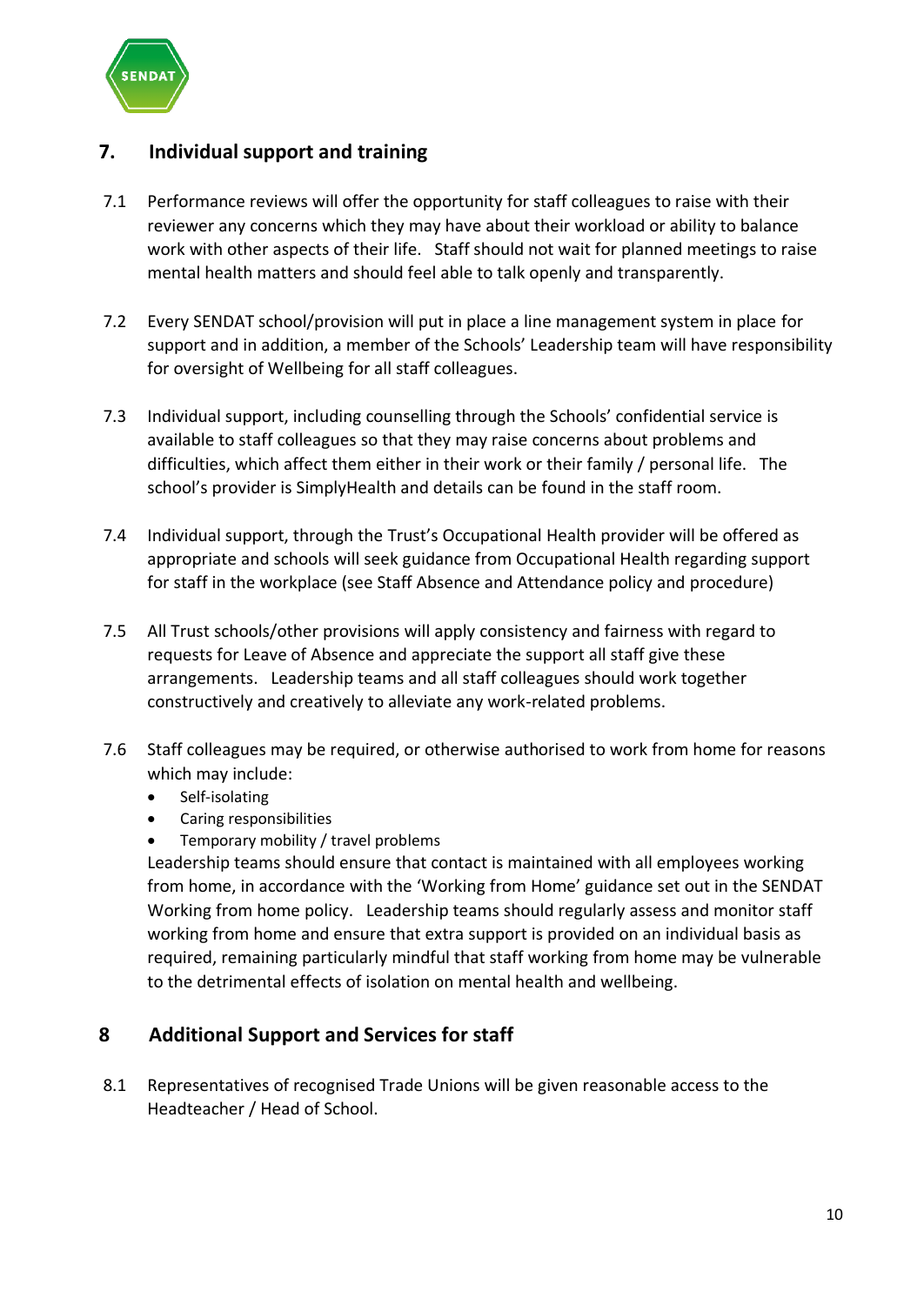

- 8.2 Staff room facilities will be provided which are adequate and accessible to all staff colleagues. All members of staff should share in the responsibility to keep the staffroom clean and tidy and in a state which is conducive to periods of calm reflection;
- 8.3 All Trust schools/other provisions should make full and sustained use of Cover Supervisors and supply teachers to reduce cover undertaken by teaching staff;
- 8.4 Administrative staff should be deployed in ways which most effectively support teaching and learning;
- 8.5 PD Days should be scheduled to allow time for consideration of staff wellbeing issues;
- 8.6 All Trust schools /other provisions should consider use of staff questionnaires at regular intervals which include questions on staff working conditions. Results should be given careful consideration and, wherever possible and appropriate, action taken to respond to concerns raised.
- 8.7 Trust schools / other provisions should provide a forum which gives all staff colleagues, at least once each term, the opportunity to voice concerns and to have their views sought.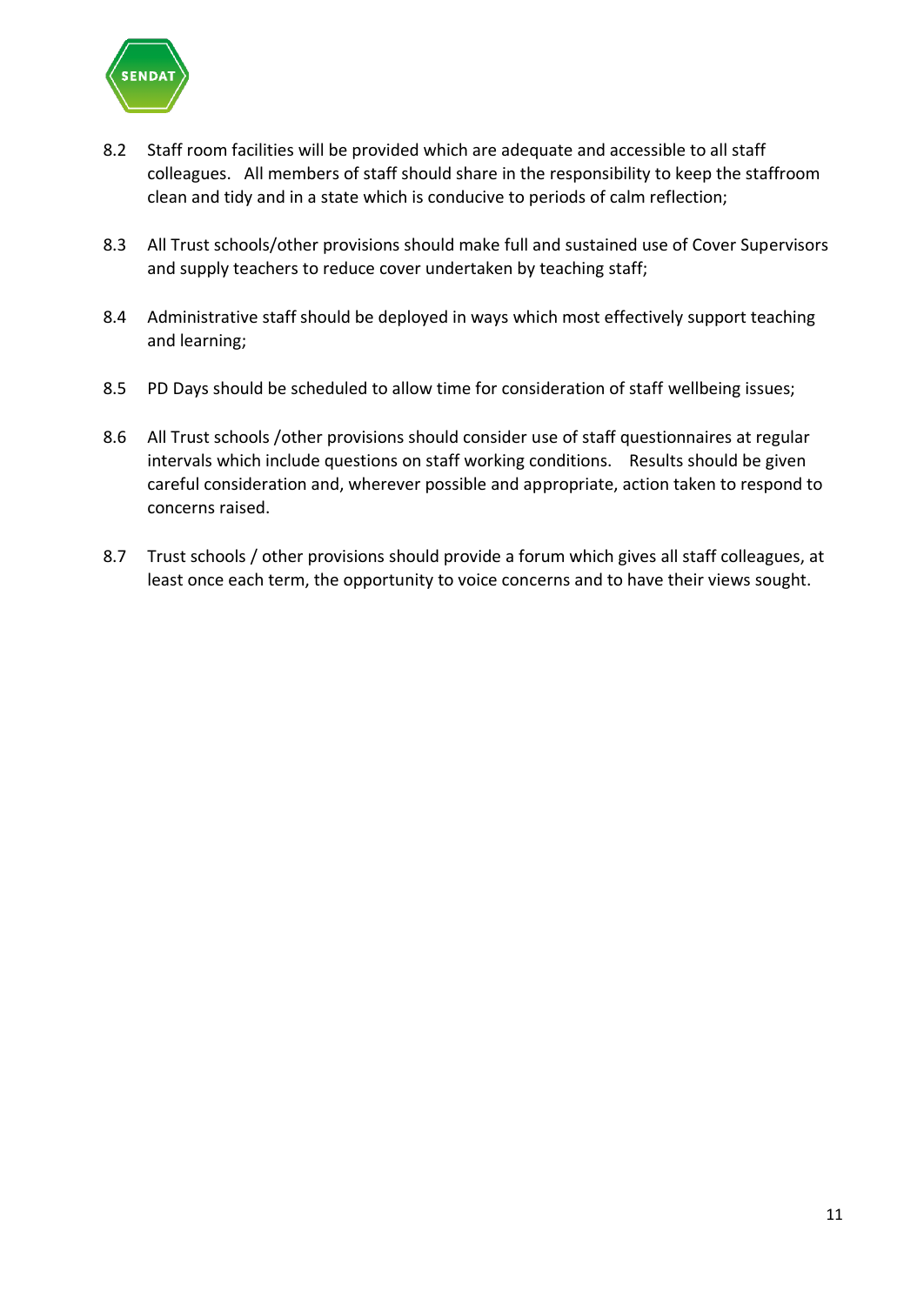

#### **APPENDIX 1**

#### **Useful Websites**

#### Acas [www.acas.org.uk](http://www.acas.org.uk/)

Information on stress, and employer and employee rights, in the workplace

Alcoholics Anonymous [www.alcoholics-anonymous.org.uk](http://www.alcoholics-anonymous.org.uk/)  Fellowship of men and women who share their experience, strength and hope with each other to recover from alcoholism.

Carers UK [www.carersuk.org](http://www.carersuk.org/) The voice of carers

CBI [www.cbi.org.uk](http://www.cbi.org.uk/) Guidance to businesses on managing stress at work

Department of Healt[h www.gov.uk/government/organisation/department-of-health](http://www.gov.uk/government/organisation/department-of-health)  Information on dealing with stress and mental health problems, including the use of Cognitive Behavioural Therapy (CBT)

Dignity at Work Partnership [www.dignityatwork.org](http://www.dignityatwork.org/)  Information and guidance on bullying in the workplace

The Equality and Human Rights Commission [www.equalityhumanrights.com](http://www.equalityhumanrights.com/) The commission is working to eliminate discrimination, reduce inequality, protect human rights and to build good relations, ensuring that everyone has a fair chance to participate in society.

Gingerbread [www.gingerbread.org.uk](http://www.gingerbread.org.uk/) 

Gingerbread and One Parent Families have now merged to provide better support and a bigger voice to 1.8 million lone parents and their children throughout England and Wales.

HSE <http://www.hse.gov.uk/stress/standards/> Information on the stress management standards

Local Government Employers [www.local.gov.uk](http://www.local.gov.uk/)  Guidance for all councils on stress prevention and management

Mindful Employer [www.mindfulemployer.net](http://www.mindfulemployer.net/)  Information and guidance on managing stress and mental health in the workplace

NHS 111<http://www.nhs.uk/111>

National Health Service advice and guidance on health matters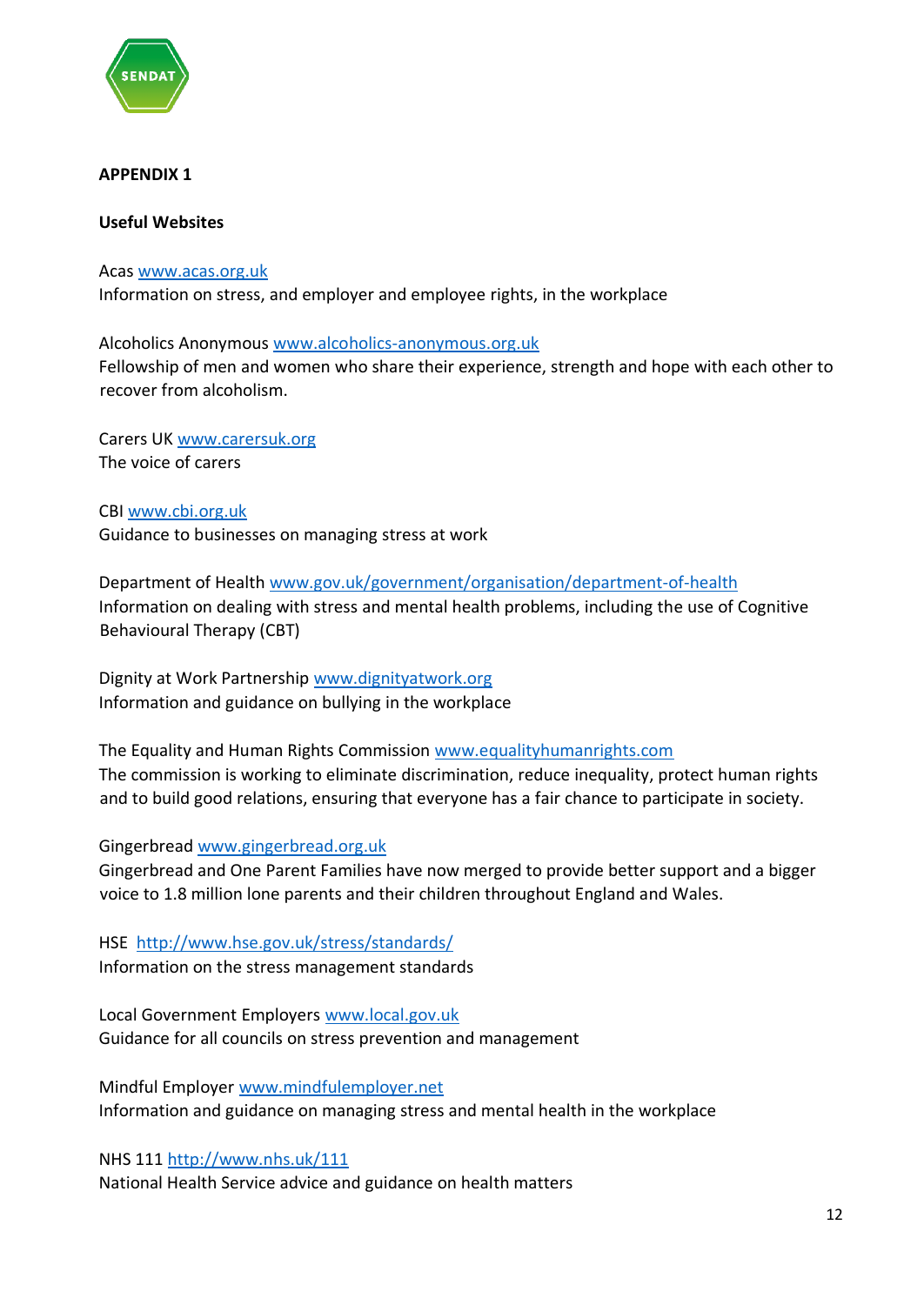

Princess Royal Trust for Carers [http://www.carers.org](http://www.carers.org/)  Here to improve carers' lives by fighting for equality and recognition for carers.

Relate [http://www.relate.org.uk](http://www.relate.org.uk/) UK's largest provider of relationship counselling and sex therapy.

Samaritans [http://www.samaritans.org](http://www.samaritans.org/) Offers confidential, non-judgemental support to individuals.

Teacher Support Network [http://teachersupport.info](http://teachersupport.info/)

Work Life Balance Centre [http://www.worklifebalancecentre.org](http://www.worklifebalancecentre.org/) Exists to help people restore control over their workload and working lives we enable them to cut down overworking and so make new decisions about how they spend their time.

World Health Organisation [http://www.who.int/occupational\\_health/publications/en/oehstress.pdf](http://www.who.int/occupational_health/publications/en/oehstress.pdf) Publication on work organisation and stress